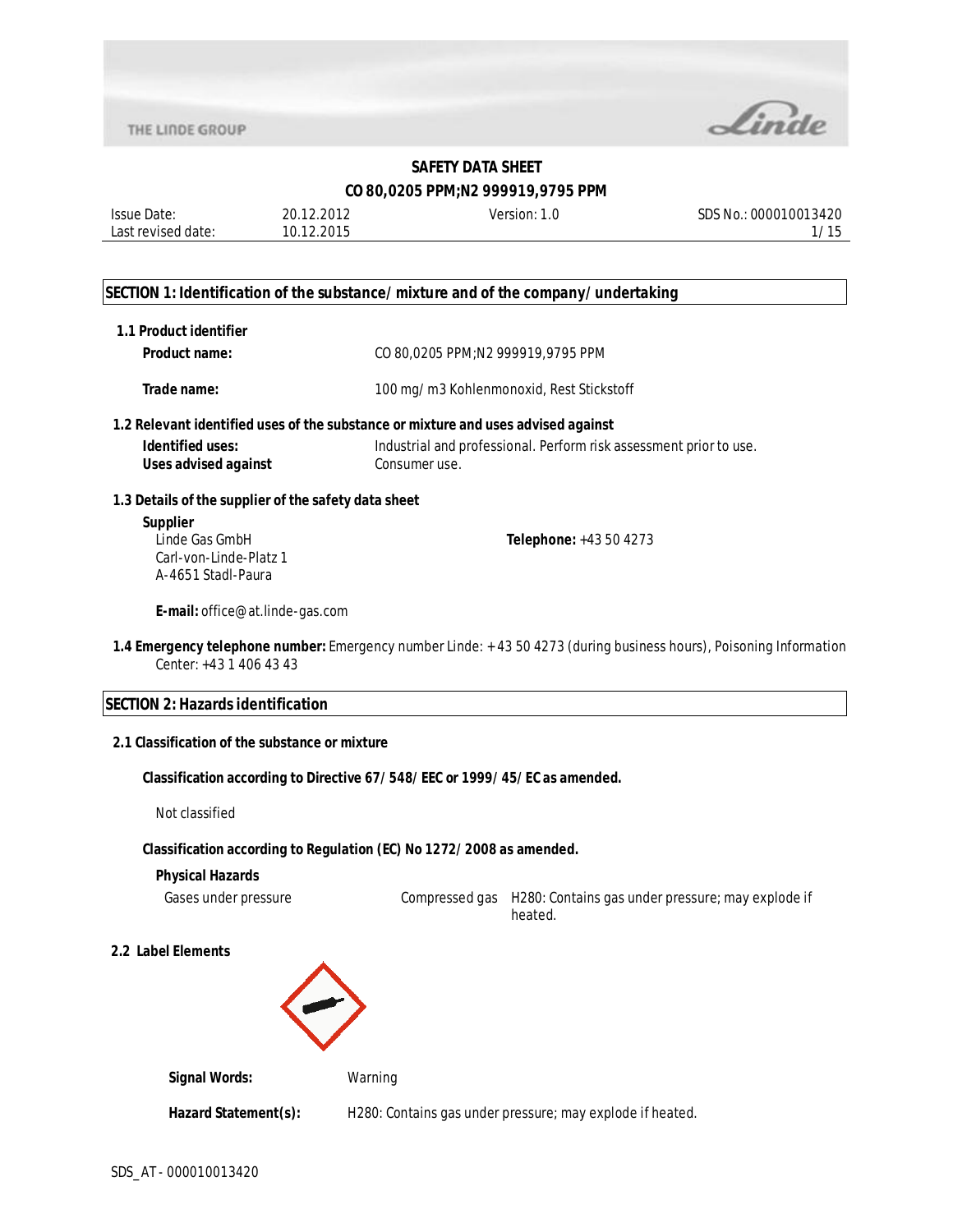

| <b>Issue Date:</b><br>Last revised date: | 20.12.2012<br>10.12.2015 | Version: 1.0                                | SDS No.: 000010013420<br>2/15 |
|------------------------------------------|--------------------------|---------------------------------------------|-------------------------------|
| <b>Precautionary Statement</b>           |                          |                                             |                               |
| <b>Prevention:</b>                       | None.                    |                                             |                               |
| <b>Response:</b>                         | None.                    |                                             |                               |
| Storage:                                 |                          | P403: Store in a well-ventilated place.     |                               |
| Disposal:                                | None.                    |                                             |                               |
| Supplemental label information           |                          |                                             |                               |
|                                          |                          | EIGA-As: Asphyxiant in high concentrations. |                               |
| 2.3 Other hazards:                       | None.                    |                                             |                               |

## **SECTION 3: Composition/information on ingredients**

#### **3.2 Mixtures**

| <b>Chemical name</b> | Chemical<br><b>formula</b> | <b>Concentration</b> | <b>CAS-No.</b> | EC No.    | <b>REACH Registration</b><br>No.                                                                      | <b>Notes</b> |
|----------------------|----------------------------|----------------------|----------------|-----------|-------------------------------------------------------------------------------------------------------|--------------|
| carbon monoxide      | CO                         | 80.0205PPM           | 630-08-0       | 211-128-3 | 01-2119480165-39                                                                                      | #            |
| Nitrogen             | N2                         | 99.992%              | 7727-37-9      | 231-783-9 | Listed in Annex IV/V<br>of Regulation (EC) No<br>1907/2006 (REACH),<br>exempted from<br>registration. |              |

The concentrations of the components in the SDS header, product name on page one and in section 3.2 are in mol due to regulatory requirements. All concentrations are nominal.

# This substance has workplace exposure limit(s).

PBT: persistent, bioaccumulative and toxic substance.

vPvB: very persistent and very bioaccumulative substance.

#### **Classification**

| <b>Chemical name</b> | <b>Classification</b> |                                                                                                      | <b>Notes</b> |
|----------------------|-----------------------|------------------------------------------------------------------------------------------------------|--------------|
| Icarbon monoxide     | DSD:                  | $F+$ ; R12 Repr. 1; R61 T; R23, R48/23                                                               |              |
|                      | CLP:                  | Flam. Gas 1; H220, Press. Gas Compr. Gas; H280, Repr.<br>1A;H360D, Acute Tox. 3;H331, STOT RE 1;H372 |              |
| Nitrogen             | DSD:                  | none                                                                                                 |              |
|                      | CLP:                  | Press. Gas Compr. Gas; H280                                                                          |              |

DSD: Directive 67/548/EEC.

CLP: Regulation No. 1272/2008.

The full text for all R-phrases and H-statements is displayed in section 16.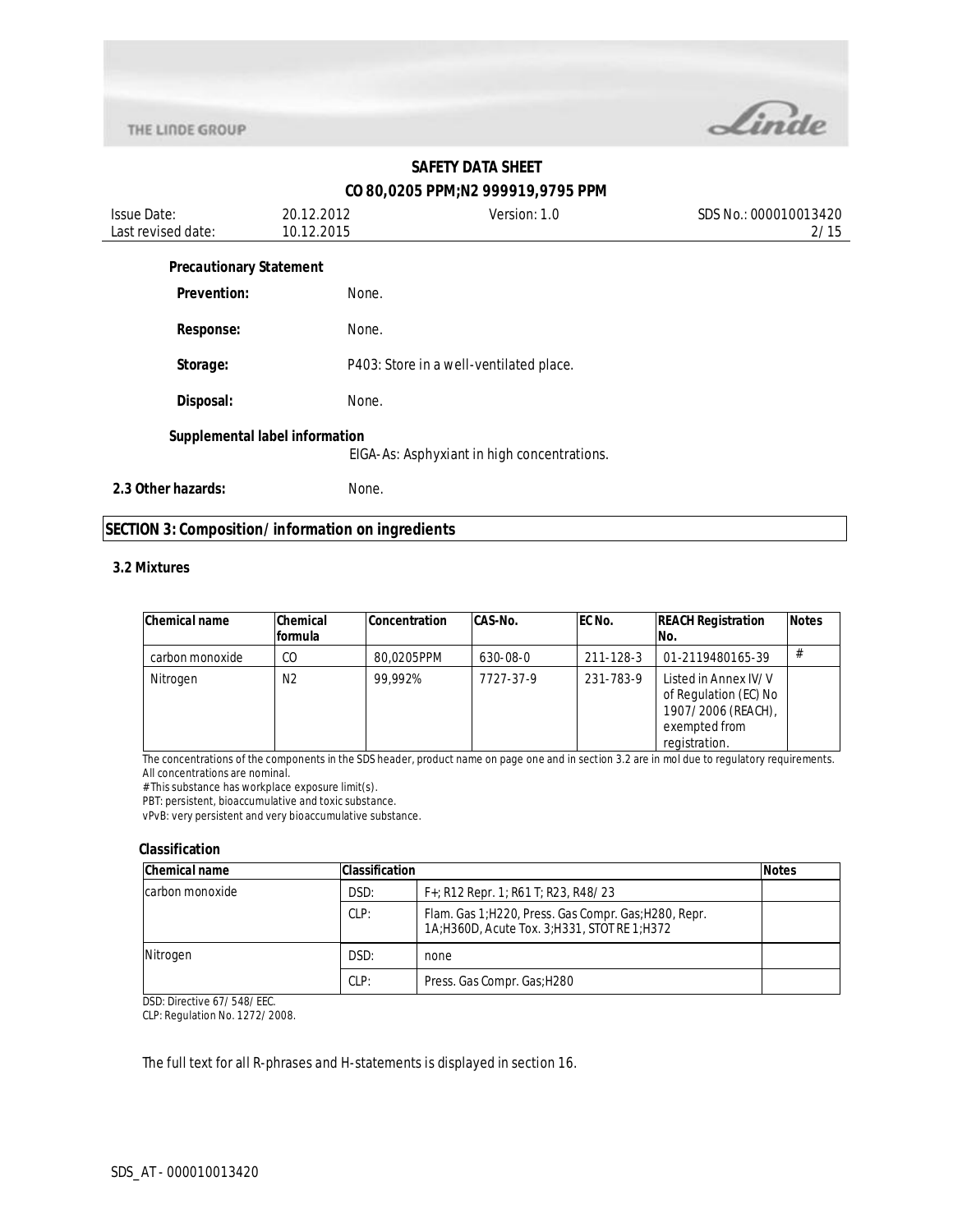

| <b>Issue Date:</b>                                                         | 20.12.2012 | Version: 1.0                                                                                                                                                                                                                                                                                                                          | SDS No.: 000010013420 |  |  |
|----------------------------------------------------------------------------|------------|---------------------------------------------------------------------------------------------------------------------------------------------------------------------------------------------------------------------------------------------------------------------------------------------------------------------------------------|-----------------------|--|--|
| Last revised date:                                                         | 10.12.2015 |                                                                                                                                                                                                                                                                                                                                       | 3/15                  |  |  |
|                                                                            |            |                                                                                                                                                                                                                                                                                                                                       |                       |  |  |
| <b>SECTION 4: First aid measures</b>                                       |            |                                                                                                                                                                                                                                                                                                                                       |                       |  |  |
| General:                                                                   |            | In high concentrations may cause asphyxiation. Symptoms may include loss of<br>mobility/consciousness. Victim may not be aware of asphyxiation. Remove victim<br>to uncontaminated area wearing self contained breathing apparatus. Keep victim<br>warm and rested. Call a doctor. Apply artificial respiration if breathing stopped. |                       |  |  |
| 4.1 Description of first aid measures                                      |            |                                                                                                                                                                                                                                                                                                                                       |                       |  |  |
| Inhalation:                                                                |            | In high concentrations may cause asphyxiation. Symptoms may include loss of<br>mobility/consciousness. Victim may not be aware of asphyxiation. Remove victim<br>to uncontaminated area wearing self contained breathing apparatus. Keep victim<br>warm and rested. Call a doctor. Apply artificial respiration if breathing stopped. |                       |  |  |
| Eye contact:                                                               |            | Adverse effects not expected from this product.                                                                                                                                                                                                                                                                                       |                       |  |  |
| <b>Skin Contact:</b>                                                       |            | Adverse effects not expected from this product.                                                                                                                                                                                                                                                                                       |                       |  |  |
| Ingestion:                                                                 |            | Ingestion is not considered a potential route of exposure.                                                                                                                                                                                                                                                                            |                       |  |  |
| 4.2 Most important symptoms and<br>effects, both acute and<br>delayed:     |            | Respiratory arrest.                                                                                                                                                                                                                                                                                                                   |                       |  |  |
|                                                                            |            | 4.3 Indication of any immediate medical attention and special treatment needed                                                                                                                                                                                                                                                        |                       |  |  |
| Hazards:                                                                   | None.      |                                                                                                                                                                                                                                                                                                                                       |                       |  |  |
| Treatment:                                                                 | None.      |                                                                                                                                                                                                                                                                                                                                       |                       |  |  |
| <b>SECTION 5: Firefighting measures</b>                                    |            |                                                                                                                                                                                                                                                                                                                                       |                       |  |  |
| <b>General Fire Hazards:</b>                                               |            | Heat may cause the containers to explode.                                                                                                                                                                                                                                                                                             |                       |  |  |
| 5.1 Extinguishing media<br>Suitable extinguishing media:                   |            | Material will not burn. In case of fire in the surroundings: use appropriate<br>extinguishing agent.                                                                                                                                                                                                                                  |                       |  |  |
| Unsuitable extinguishing<br>media:                                         | None.      |                                                                                                                                                                                                                                                                                                                                       |                       |  |  |
| 5.2 Special hazards arising from the<br>substance or mixture:              | None.      |                                                                                                                                                                                                                                                                                                                                       |                       |  |  |
| <b>Hazardous Combustion Products:</b>                                      | None.      |                                                                                                                                                                                                                                                                                                                                       |                       |  |  |
| 5.3 Advice for firefighters<br><b>Special fire fighting</b><br>procedures: |            | In case of fire: Stop leak if safe to do so. Continue water spray from protected<br>position until container stays cool. Use extinguishants to contain the fire. Isolate<br>the source of the fire or let it burn out.                                                                                                                |                       |  |  |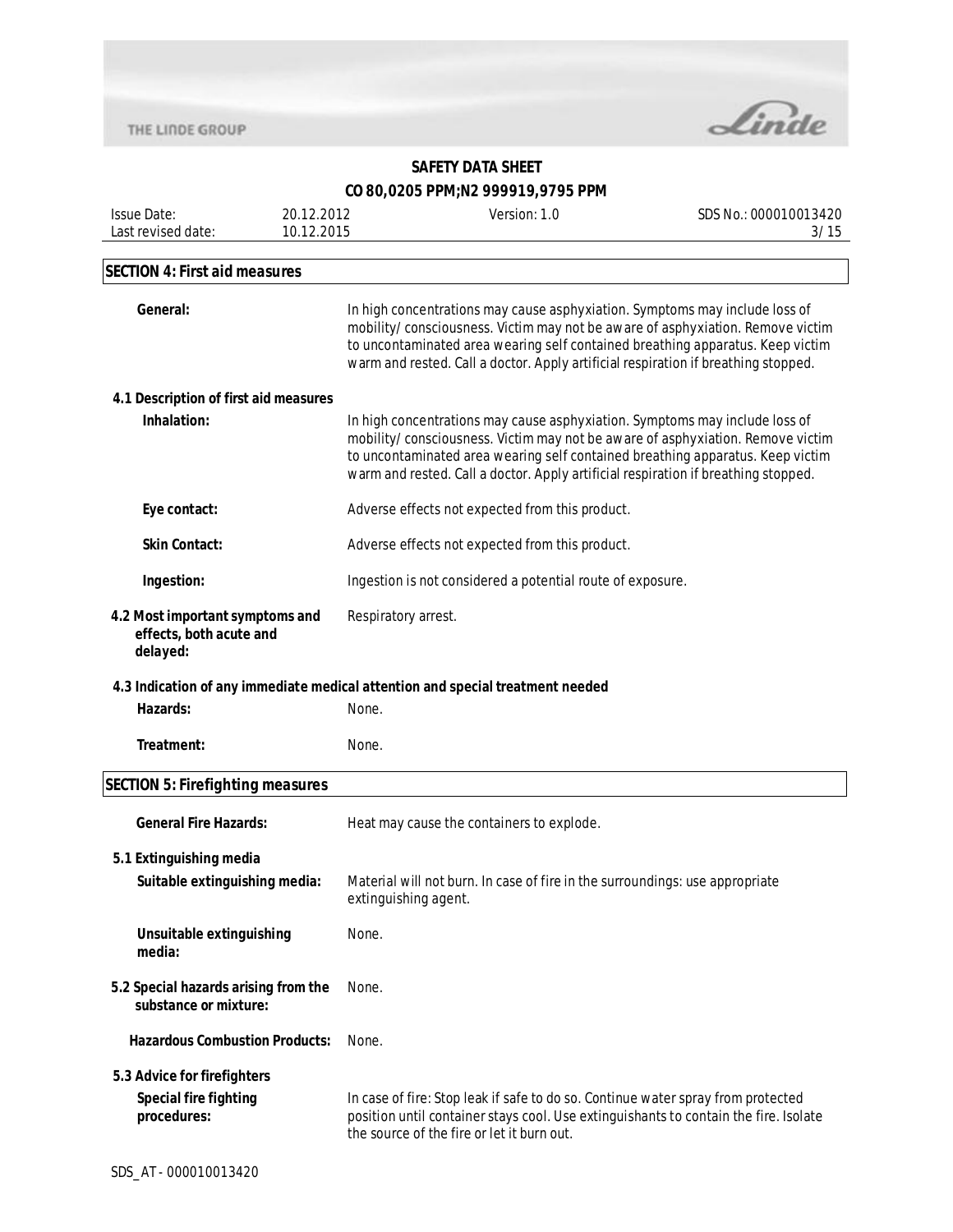

| <b>Issue Date:</b><br>Last revised date:                                       | 20.12.2012<br>10.12.2015 | Version: 1.0                                                                                                                                                                                                                                                                                                                                                                                                                                                                                                                                                                                                                      | SDS No.: 000010013420<br>4/15 |  |
|--------------------------------------------------------------------------------|--------------------------|-----------------------------------------------------------------------------------------------------------------------------------------------------------------------------------------------------------------------------------------------------------------------------------------------------------------------------------------------------------------------------------------------------------------------------------------------------------------------------------------------------------------------------------------------------------------------------------------------------------------------------------|-------------------------------|--|
| Special protective equipment<br>for fire-fighters:                             |                          | Firefighters must use standard protective equipment including flame retardant<br>coat, helmet with face shield, gloves, rubber boots, and in enclosed spaces, SCBA.<br>Guideline: EN 469 Protective clothing for firefighters. Performance requirements<br>for protective clothing for firefighting. EN 15090 Footwear for firefighters. EN 659<br>Protective gloves for firefighters. EN 443 Helmets for fire fighting in buildings and<br>other structures. EN 137 Respiratory protective devices - Self-contained open-<br>circuit compressed air breathing apparatus with full face mask - Requirements,<br>testing, marking. |                               |  |
| <b>SECTION 6: Accidental release measures</b>                                  |                          |                                                                                                                                                                                                                                                                                                                                                                                                                                                                                                                                                                                                                                   |                               |  |
| 6.1 Personal precautions,<br>protective equipment and<br>emergency procedures: |                          | Evacuate area. Provide adequate ventilation. Prevent from entering sewers,<br>basements and workpits, or any place where its accumulation can be dangerous.<br>Wear self-contained breathing apparatus when entering area unless atmosphere<br>is proved to be safe. Guideline EN 137 Respiratory protective devices - Self-<br>contained open-circuit compressed air breathing apparatus with full face mask -<br>Requirements, testing, marking.                                                                                                                                                                                |                               |  |
| 6.2 Environmental Precautions:                                                 |                          | Prevent further leakage or spillage if safe to do so.                                                                                                                                                                                                                                                                                                                                                                                                                                                                                                                                                                             |                               |  |
| 6.3 Methods and material for<br>containment and cleaning up:                   |                          | Provide adequate ventilation.                                                                                                                                                                                                                                                                                                                                                                                                                                                                                                                                                                                                     |                               |  |
| 6.4 Reference to other sections:                                               |                          | Refer to sections 8 and 13.                                                                                                                                                                                                                                                                                                                                                                                                                                                                                                                                                                                                       |                               |  |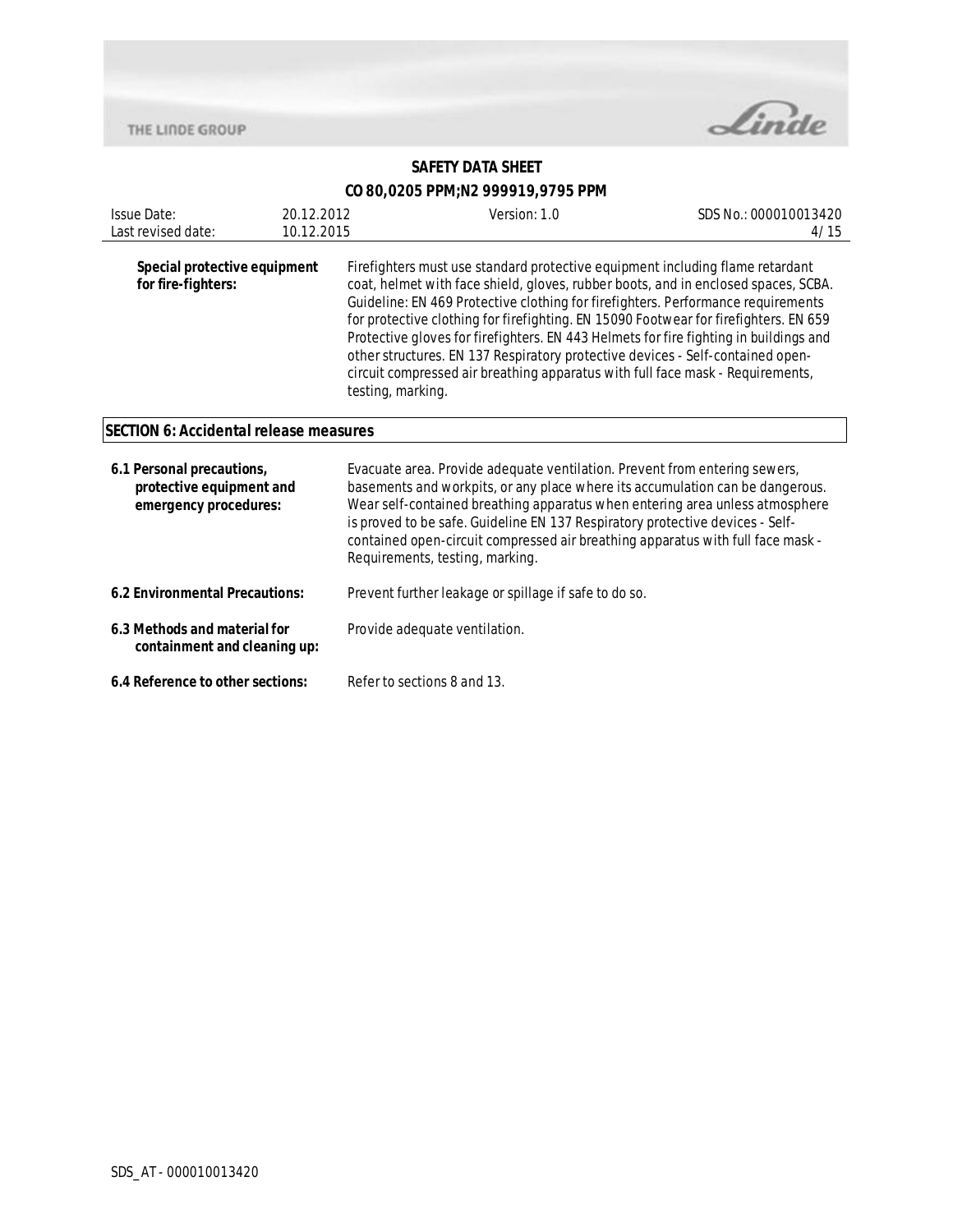

### **SAFETY DATA SHEET CO 80,0205 PPM;N2 999919,9795 PPM**

| Issue Date:        | 20.12.2012 | Version: 1.0 | SDS No.: 000010013420 |
|--------------------|------------|--------------|-----------------------|
| Last revised date: | 10.12.2015 |              | 5/15                  |
|                    |            |              |                       |

## **SECTION 7: Handling and storage:**

| 7.1 Precautions for safe handling:                                   | Only experienced and properly instructed persons should handle gases under<br>pressure. Use only properly specified equipment which is suitable for this product,<br>its supply pressure and temperature. Refer to supplier's handling instructions. The<br>substance must be handled in accordance with good industrial hygiene and safety<br>procedures. Protect containers from physical damage; do not drag, roll, slide or<br>drop. Do not remove or deface labels provided by the supplier for the<br>identification of the container contents. When moving containers, even for short<br>distances, use appropriate equipment eg. trolley, hand truck, fork truck etc.<br>Secure cylinders in an upright position at all times, close all valves when not in<br>use. Provide adequate ventilation. Suck back of water into the container must be<br>prevented. Do not allow backfeed into the container. Avoid suckback of water,<br>acid and alkalis. Keep container below 50°C in a well ventilated place. Observe all<br>regulations and local requirements regarding storage of containers. When using<br>do not eat, drink or smoke. Store in accordance with<br>local/regional/national/international regulations. Never use direct flame or<br>electrical heating devices to raise the pressure of a container. Leave valve<br>protection caps in place until the container has been secured against either a wall<br>or bench or placed in a container stand and is ready for use. Damaged valves<br>should be reported immediately to the supplier Close container valve after each<br>use and when empty, even if still connected to equipment. Never attempt to<br>repair or modify container valves or safety relief devices. Replace valve outlet<br>caps or plugs and container caps where supplied as soon as container is<br>disconnected from equipment. Keep container valve outlets clean and free from<br>contaminates particularly oil and water. If user experiences any difficulty<br>operating container valve discontinue use and contact supplier. Never attempt to<br>transfer gases from one container to another. Container valve guards or caps<br>should be in place. |
|----------------------------------------------------------------------|-------------------------------------------------------------------------------------------------------------------------------------------------------------------------------------------------------------------------------------------------------------------------------------------------------------------------------------------------------------------------------------------------------------------------------------------------------------------------------------------------------------------------------------------------------------------------------------------------------------------------------------------------------------------------------------------------------------------------------------------------------------------------------------------------------------------------------------------------------------------------------------------------------------------------------------------------------------------------------------------------------------------------------------------------------------------------------------------------------------------------------------------------------------------------------------------------------------------------------------------------------------------------------------------------------------------------------------------------------------------------------------------------------------------------------------------------------------------------------------------------------------------------------------------------------------------------------------------------------------------------------------------------------------------------------------------------------------------------------------------------------------------------------------------------------------------------------------------------------------------------------------------------------------------------------------------------------------------------------------------------------------------------------------------------------------------------------------------------------------------------------------------------------------------------------------------------------------|
| 7.2 Conditions for safe storage,<br>including any incompatibilities: | Containers should not be stored in conditions likely to encourage corrosion. Stored<br>containers should be periodically checked for general conditions and leakage.<br>Container valve guards or caps should be in place. Store containers in location free<br>from fire risk and away from sources of heat and ignition. Keep away from<br>combustible material.                                                                                                                                                                                                                                                                                                                                                                                                                                                                                                                                                                                                                                                                                                                                                                                                                                                                                                                                                                                                                                                                                                                                                                                                                                                                                                                                                                                                                                                                                                                                                                                                                                                                                                                                                                                                                                          |
| 7.3 Specific end use(s):                                             | None.                                                                                                                                                                                                                                                                                                                                                                                                                                                                                                                                                                                                                                                                                                                                                                                                                                                                                                                                                                                                                                                                                                                                                                                                                                                                                                                                                                                                                                                                                                                                                                                                                                                                                                                                                                                                                                                                                                                                                                                                                                                                                                                                                                                                       |

#### **SECTION 8: Exposure controls/personal protection**

#### **8.1 Control Parameters**

#### **Occupational Exposure Limits**

| <b>Chemical name</b> | type            | <b>Exposure Limit Values</b> | Source                                                                                 |
|----------------------|-----------------|------------------------------|----------------------------------------------------------------------------------------|
| carbon monoxide      | <b>MAK</b>      | 30 ppm                       | 33 mg/m3   Austria. MAK List, OEL Ordinance (GwV),<br>BGBI. II, no. 184/2001 (09 2007) |
|                      | <b>MAK STEL</b> | 60 ppm                       | 66 mg/m3   Austria. MAK List, OEL Ordinance (GwV),<br>BGBI. II, no. 184/2001 (09 2007) |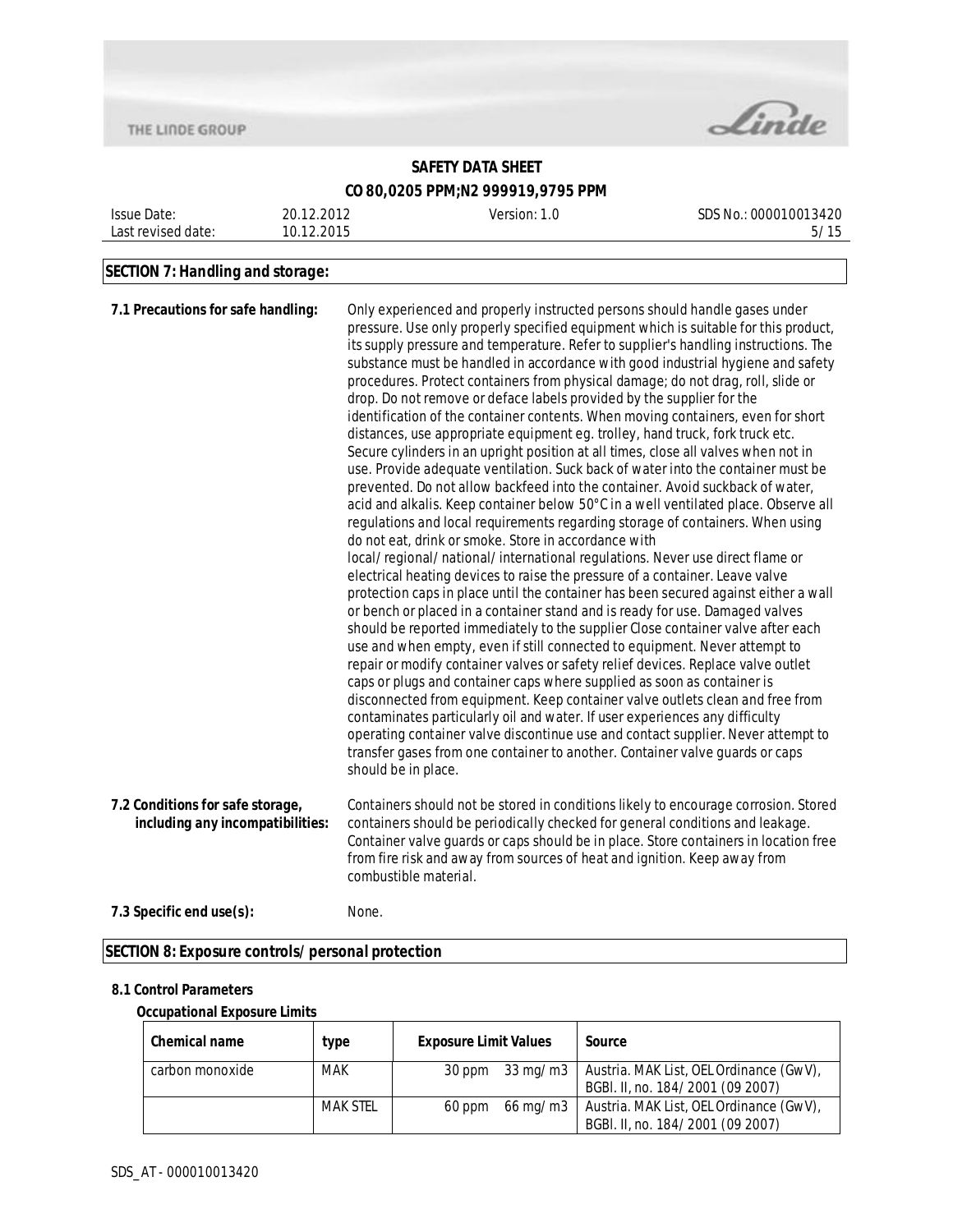



## **SAFETY DATA SHEET**

## **CO 80,0205 PPM;N2 999919,9795 PPM**

| Issue Date:        | 20.12.2012 | Version: | SDS No.: 000010013420 |
|--------------------|------------|----------|-----------------------|
| Last revised date: | 10.12.2015 |          | 6/17                  |

**DNEL-Values**

| <b>Critical component</b> | type                        | Value                    | Remarks |
|---------------------------|-----------------------------|--------------------------|---------|
| carbon monoxide           | Worker - inhalative, long-  | $23 \,\mathrm{mg/m3}$    |         |
|                           | term - systemic             |                          |         |
|                           | Worker - inhalative, short- | $117 \,\mathrm{mg/m3}$ - |         |
|                           | term - systemic             |                          |         |
|                           | Worker - inhalative, long-  | $23 \,\mathrm{mg/m3}$    |         |
|                           | lterm - local               |                          |         |
|                           | Worker - inhalative, short- | $117 \,\mathrm{mg/m3}$ - |         |
|                           | term - local                |                          |         |

#### **PNEC-Values**

| <b>Critical</b><br>component | type | <b>Value</b> | 'emarks                            |
|------------------------------|------|--------------|------------------------------------|
| ı monoxide<br>carbon         |      |              | <b>PNEC</b><br>t available.<br>not |

#### **8.2 Exposure controls**

| Appropriate engineering<br>controls: | Consider a work permit system e.g. for maintenance activities. Ensure adequate<br>air ventilation. Provide adequate ventilation, including appropriate local<br>extraction, to ensure that the defined occupational exposure limit is not<br>exceeded. Oxygen detectors should be used when asphyxiating gases may be<br>released. Systems under pressure should be regularly checked for leakages.<br>Preferably use permanent leak tight connections (eg. welded pipes). Do not eat,<br>drink or smoke when using the product. |
|--------------------------------------|----------------------------------------------------------------------------------------------------------------------------------------------------------------------------------------------------------------------------------------------------------------------------------------------------------------------------------------------------------------------------------------------------------------------------------------------------------------------------------------------------------------------------------|
|                                      |                                                                                                                                                                                                                                                                                                                                                                                                                                                                                                                                  |

#### **Individual protection measures, such as personal protective equipment**

| <b>General information:</b>                       | A risk assessment should be conducted and documented in each work area to<br>assess the risks related to the use of the product and to select the PPE that<br>matches the relevant risk. The following recommendations should be considered.<br>Keep self contained breathing apparatus readily available for emergency use.<br>Personal protective equipment for the body should be selected based on the task<br>being performed and the risks involved. |
|---------------------------------------------------|------------------------------------------------------------------------------------------------------------------------------------------------------------------------------------------------------------------------------------------------------------------------------------------------------------------------------------------------------------------------------------------------------------------------------------------------------------|
| Eye/face protection:                              | Wear eye protection to EN 166 when using gases.<br>Guideline: EN 166 Personal Eye Protection.                                                                                                                                                                                                                                                                                                                                                              |
| <b>Skin protection</b><br><b>Hand Protection:</b> | Wear working gloves while handling containers<br>Guideline: EN 388 Protective gloves against mechanical risks.                                                                                                                                                                                                                                                                                                                                             |
| <b>Body protection:</b>                           | No special precautions.                                                                                                                                                                                                                                                                                                                                                                                                                                    |
| Other:                                            | Wear safety shoes while handling containers<br>Guideline: ISO 20345 Personal protective equipment - Safety footwear.                                                                                                                                                                                                                                                                                                                                       |
| <b>Respiratory Protection:</b>                    | Not required.                                                                                                                                                                                                                                                                                                                                                                                                                                              |
| <b>Thermal hazards:</b>                           | No precautionary measures are necessary.                                                                                                                                                                                                                                                                                                                                                                                                                   |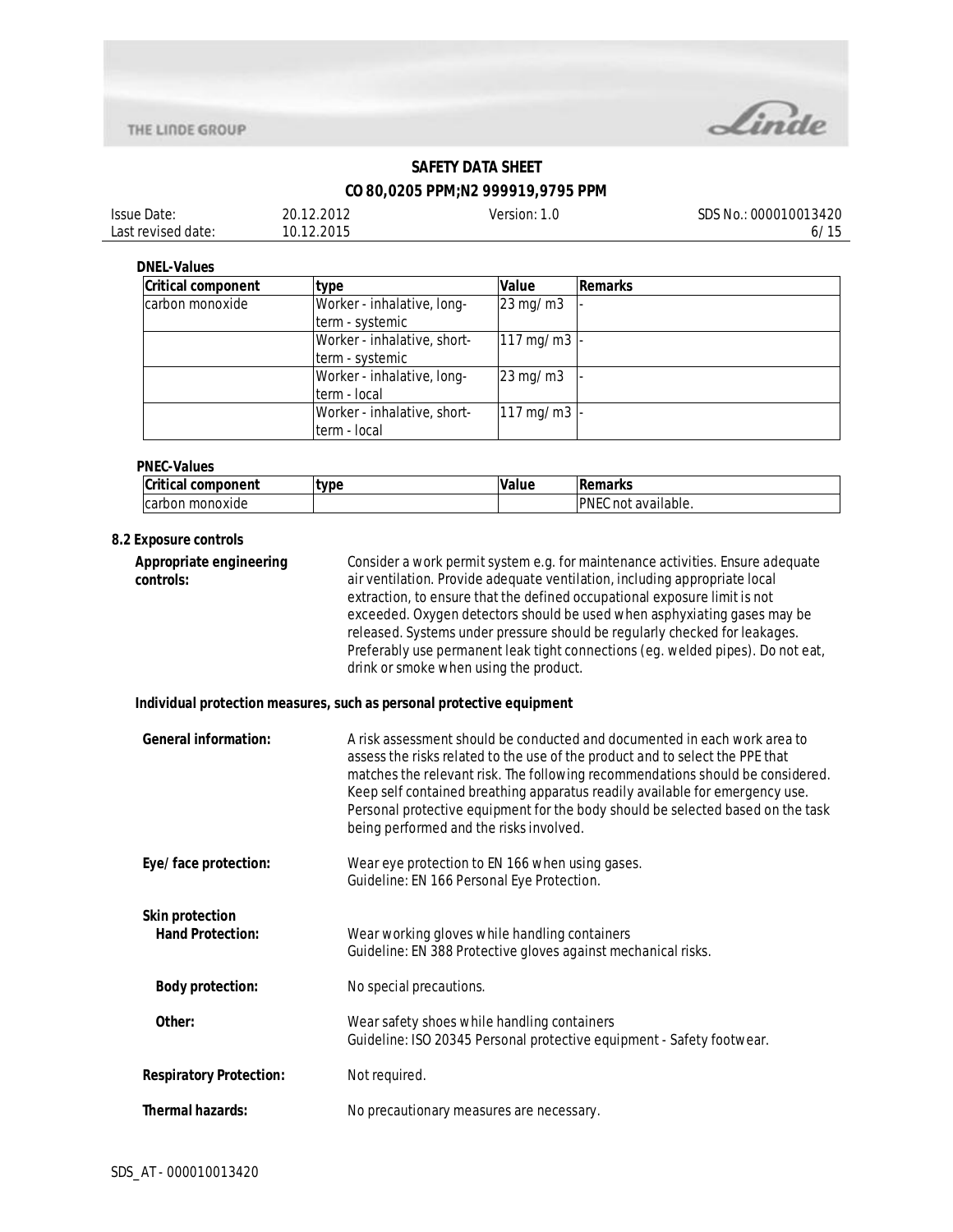**Appearance**



# **SAFETY DATA SHEET**

## **CO 80,0205 PPM;N2 999919,9795 PPM**

| Issue Date:                         | 20.12.2012 | Version: 1.0                                                                                                                                                      | SDS No.: 000010013420 |
|-------------------------------------|------------|-------------------------------------------------------------------------------------------------------------------------------------------------------------------|-----------------------|
| Last revised date:                  | 10.12.2015 |                                                                                                                                                                   | 7/15                  |
| Hygiene measures:                   |            | Specific risk management measures are not required beyond good industrial<br>hygiene and safety procedures. Do not eat, drink or smoke when using the<br>product. |                       |
| Environmental exposure<br>controls: |            | For waste disposal, see section 13 of the SDS.                                                                                                                    |                       |

## **SECTION 9: Physical and chemical properties**

#### **9.1 Information on basic physical and chemical properties**

| <b>Physical state:</b>                   | Gas                                                            |
|------------------------------------------|----------------------------------------------------------------|
| Form:                                    | Compressed gas                                                 |
| Color:                                   | CO: Colorless                                                  |
|                                          | N <sub>2</sub> : Colorless                                     |
| Odor:                                    | CO: Odorless                                                   |
|                                          | N2: Odorless gas                                               |
| <b>Odor Threshold:</b>                   | Odor threshold is subjective and is inadequate to warn of over |
| pH:                                      | exposure.<br>not applicable.                                   |
| <b>Melting Point:</b>                    | No data available.                                             |
| <b>Boiling Point:</b>                    | No data available.                                             |
| <b>Sublimation Point:</b>                | not applicable.                                                |
| Critical Temp. (°C):                     | No data available.                                             |
| <b>Flash Point:</b>                      |                                                                |
|                                          | Not applicable to gases and gas mixtures.                      |
| <b>Evaporation Rate:</b>                 | Not applicable to gases and gas mixtures.                      |
| Flammability (solid, gas):               | This product is not flammable.                                 |
| Flammability Limit - Upper (%):          | not applicable.                                                |
| Flammability Limit - Lower (%):          | not applicable.                                                |
| Vapor pressure:                          | No reliable data available.                                    |
| Vapor density (air=1):                   | 0,99 (calculated) $(15 °C)$                                    |
| Relative density:                        | No data available.                                             |
| Solubility(ies)                          |                                                                |
| <b>Solubility in Water:</b>              | No data available.                                             |
| Partition coefficient (n-octanol/water): | Not known.                                                     |
| <b>Autoignition Temperature:</b>         | not applicable.                                                |
| <b>Decomposition Temperature:</b>        | Not known.                                                     |
| <b>Viscosity</b>                         |                                                                |
| Kinematic viscosity:                     | No data available.                                             |
| Dynamic viscosity:                       | No data available.                                             |
| <b>Explosive properties:</b>             | Not applicable.                                                |
| <b>Oxidizing properties:</b>             | not applicable.                                                |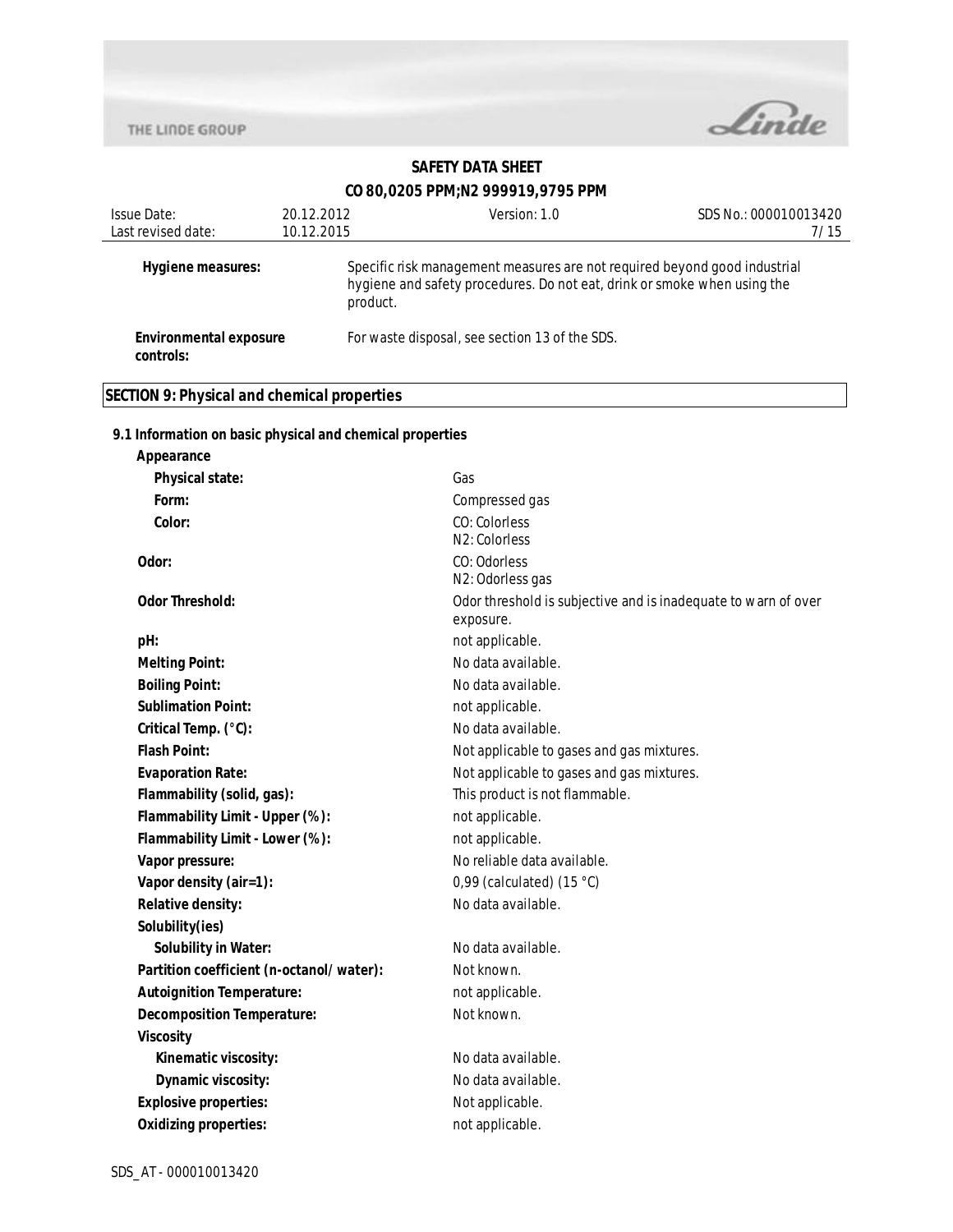

| <b>Issue Date:</b><br>Last revised date:                                         | 20.12.2012<br>10.12.2015 | Version: 1.0                                                                                                                                                                            | SDS No.: 000010013420<br>8/15 |
|----------------------------------------------------------------------------------|--------------------------|-----------------------------------------------------------------------------------------------------------------------------------------------------------------------------------------|-------------------------------|
| 9.2 Other information:                                                           |                          | None.                                                                                                                                                                                   |                               |
|                                                                                  |                          |                                                                                                                                                                                         |                               |
| <b>SECTION 10: Stability and reactivity</b>                                      |                          |                                                                                                                                                                                         |                               |
| 10.1 Reactivity:                                                                 |                          | No reactivity hazard other than the effects described in sub-section below.                                                                                                             |                               |
| 10.2 Chemical Stability:                                                         |                          | Stable under normal conditions.                                                                                                                                                         |                               |
| 10.3 Possibility of Hazardous<br><b>Reactions:</b>                               | None.                    |                                                                                                                                                                                         |                               |
| 10.4 Conditions to Avoid:                                                        | None.                    |                                                                                                                                                                                         |                               |
| 10.5 Incompatible Materials:                                                     |                          | No reaction with any common materials in dry or wet conditions.                                                                                                                         |                               |
| 10.6 Hazardous Decomposition<br><b>Products:</b>                                 |                          | Under normal conditions of storage and use, hazardous decomposition products<br>should not be produced.                                                                                 |                               |
| <b>SECTION 11: Toxicological information</b>                                     |                          |                                                                                                                                                                                         |                               |
| <b>General information:</b>                                                      |                          | Carbon monoxide: Has been shown to produce adverse effects to the<br>cardiovascular, central nervous, and reproductive systems in laboratory animals<br>and chronically exposed humans. |                               |
| 11.1 Information on toxicological effects                                        |                          |                                                                                                                                                                                         |                               |
| <b>Acute toxicity - Oral</b><br>Product                                          |                          | Based on available data, the classification criteria are not met.                                                                                                                       |                               |
| <b>Acute toxicity - Dermal</b><br><b>Product</b>                                 |                          | Based on available data, the classification criteria are not met.                                                                                                                       |                               |
| <b>Acute toxicity - Inhalation</b><br>Product                                    |                          | ATEmix (4 h): 16245837 ppm                                                                                                                                                              |                               |
| <b>Component Information</b><br>carbon monoxide                                  |                          | LC 50 (Rat, 4 h): 1300 ppm<br>LC 50 (Rat, 1 h): 3760 ppm                                                                                                                                |                               |
| <b>Repeated dose toxicity</b><br><b>Component Information</b><br>carbon monoxide |                          | LOAEC (Rat, Inhalation): 200 ppm (Target Organ(s): Respiratory system)                                                                                                                  |                               |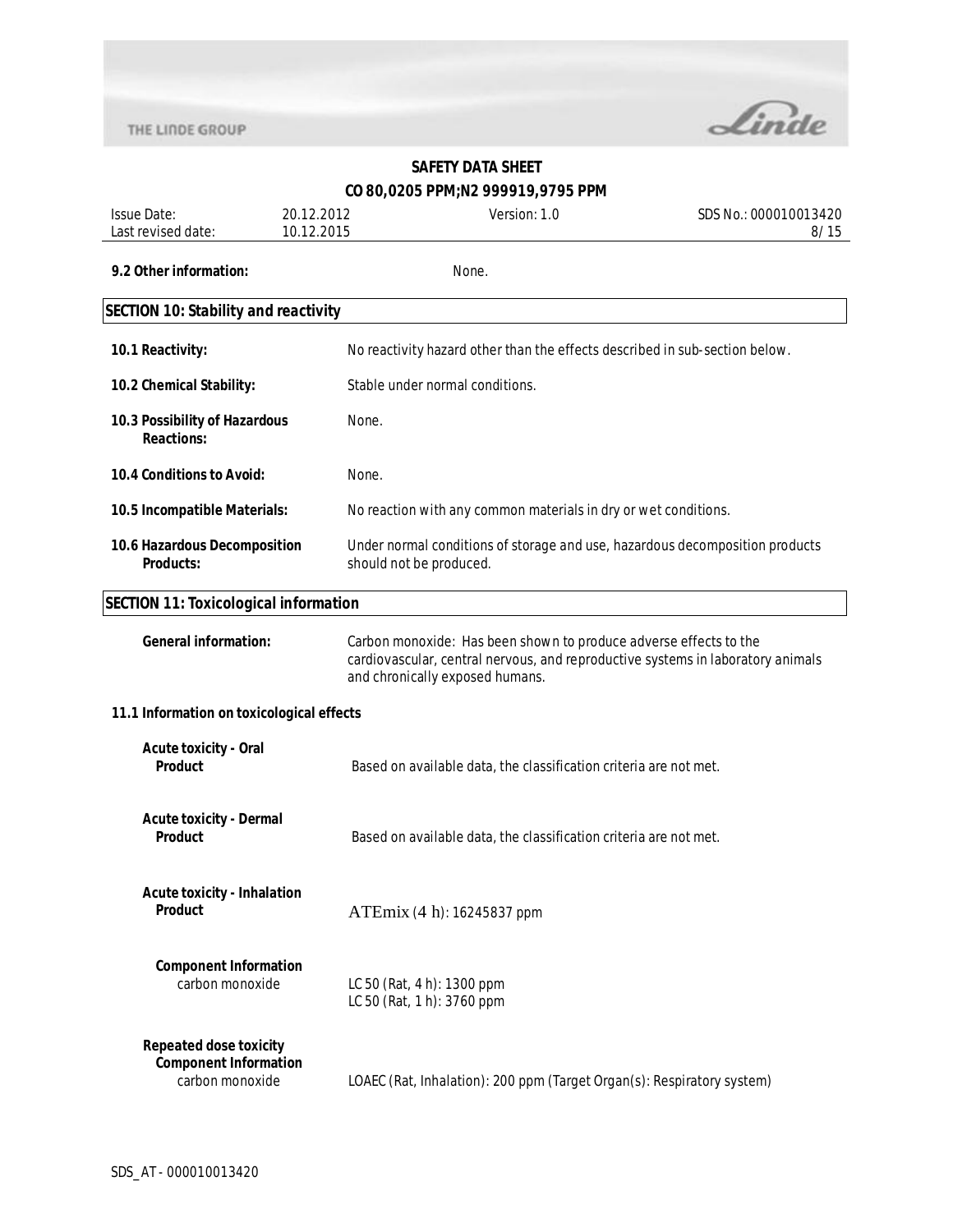

| <b>Issue Date:</b><br>Last revised date:                                                    | 20.12.2012<br>10.12.2015 | Version: 1.0                                                      | SDS No.: 000010013420<br>9/15 |
|---------------------------------------------------------------------------------------------|--------------------------|-------------------------------------------------------------------|-------------------------------|
| <b>Skin Corrosion/Irritation</b><br><b>Product</b>                                          |                          | Based on available data, the classification criteria are not met. |                               |
| <b>Component Information</b><br>carbon monoxide                                             |                          | Not classified as an irritant.                                    |                               |
| Serious Eye Damage/Eye Irritation<br><b>Product</b>                                         |                          | Based on available data, the classification criteria are not met. |                               |
| <b>Component Information</b><br>carbon monoxide                                             |                          | Not classified as an irritant.                                    |                               |
| <b>Respiratory or Skin Sensitization</b><br><b>Product</b>                                  |                          | Based on available data, the classification criteria are not met. |                               |
| <b>Component Information</b><br>carbon monoxide                                             |                          | No known effects from this product.                               |                               |
| <b>Germ Cell Mutagenicity</b><br><b>Product</b>                                             |                          | Based on available data, the classification criteria are not met. |                               |
| <b>Component Information</b><br>carbon monoxide                                             |                          | There is no evidence of mutagenic potential.                      |                               |
| Carcinogenicity<br><b>Product</b>                                                           |                          | Based on available data, the classification criteria are not met. |                               |
| <b>Component Information</b><br>carbon monoxide                                             |                          | No evidence of carcinogenic effects.                              |                               |
| <b>Reproductive toxicity</b><br><b>Product</b>                                              |                          | Based on available data, the classification criteria are not met. |                               |
| <b>Component Information</b><br>carbon monoxide                                             |                          | May damage fertility or the unborn child.                         |                               |
| <b>Reproductive toxicity (Fertility)</b><br><b>Component Information</b><br>carbon monoxide |                          | NOAEC (embryotoxicity): 65 ppm                                    |                               |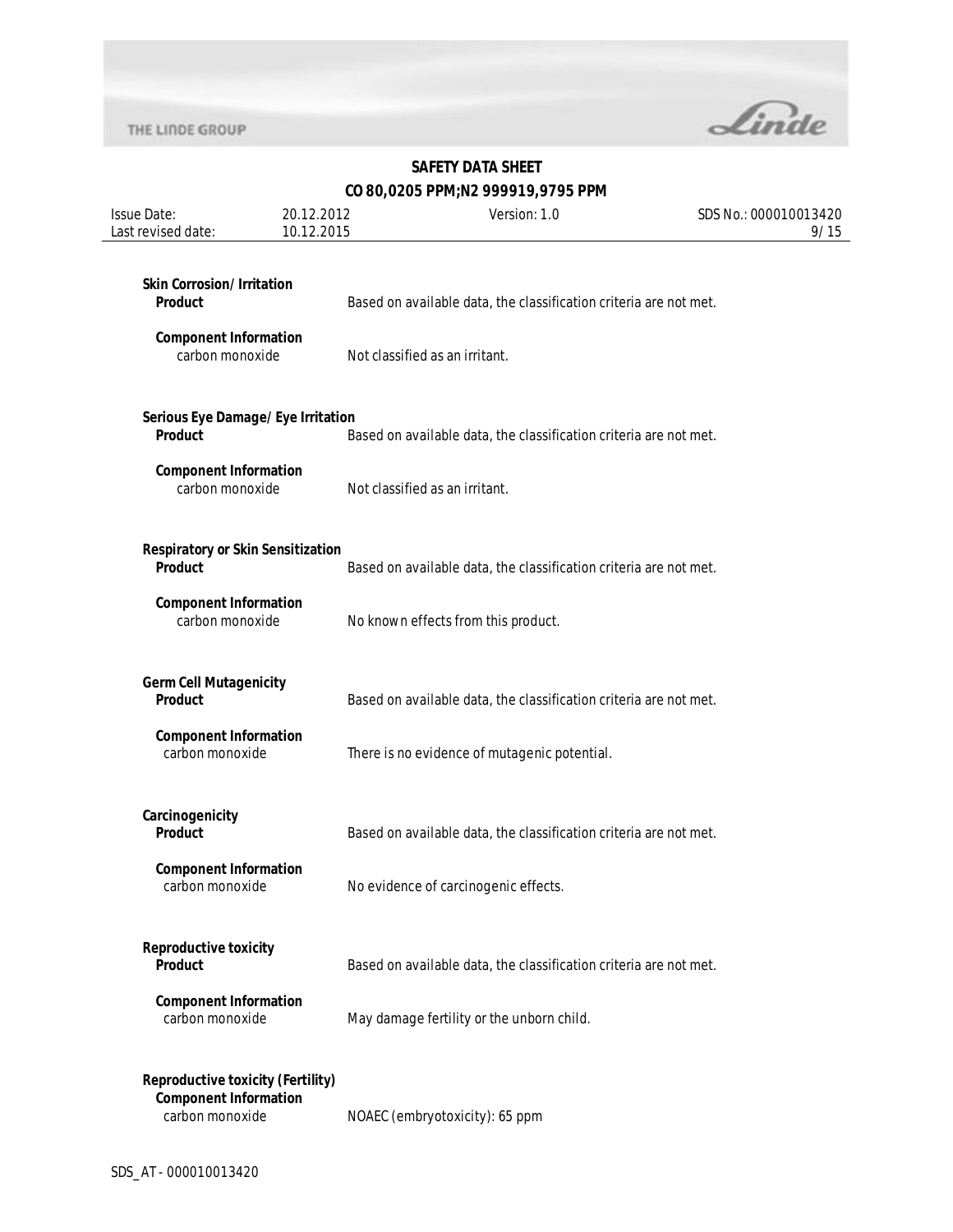

# **SAFETY DATA SHEET**

## **CO 80,0205 PPM;N2 999919,9795 PPM**

| <b>Issue Date:</b><br>Last revised date:                                                   | 20.12.2012<br>10.12.2015                           | Version: 1.0                                                                                                                                                                                                                                                           | SDS No.: 000010013420<br>10/15 |  |
|--------------------------------------------------------------------------------------------|----------------------------------------------------|------------------------------------------------------------------------------------------------------------------------------------------------------------------------------------------------------------------------------------------------------------------------|--------------------------------|--|
| Developmental toxicity (Teratogenicity)<br><b>Component Information</b><br>carbon monoxide | LOAEC: 125 ppm                                     |                                                                                                                                                                                                                                                                        |                                |  |
| <b>Product</b>                                                                             | Specific Target Organ Toxicity - Single Exposure   | Based on available data, the classification criteria are not met.                                                                                                                                                                                                      |                                |  |
| <b>Component Information</b><br>carbon monoxide                                            |                                                    | Route of Exposure: Inhalation<br>Target Organ(s): Blood<br>Causes damage to red blood cells (haemolytic poison). Carbon monoxide binds<br>reversibly to haemoglobin (Hb) to form carboxyhaemoglobin (CoHb), reducing<br>the capacity of the blood to transport oxygen. |                                |  |
| Product                                                                                    | Specific Target Organ Toxicity - Repeated Exposure | Based on available data, the classification criteria are not met.                                                                                                                                                                                                      |                                |  |
| <b>Component Information</b><br>carbon monoxide                                            |                                                    | Route of Exposure: Inhalation<br>Target Organ(s): Heart<br>Risk of serious health injuries in case of long term exposure.                                                                                                                                              |                                |  |
| <b>Aspiration Hazard</b><br>Product                                                        |                                                    | Not applicable to gases and gas mixtures                                                                                                                                                                                                                               |                                |  |
| <b>SECTION 12: Ecological information</b>                                                  |                                                    |                                                                                                                                                                                                                                                                        |                                |  |
| 12.1 Toxicity                                                                              |                                                    |                                                                                                                                                                                                                                                                        |                                |  |
| <b>Acute toxicity</b><br><b>Product</b>                                                    |                                                    | No ecological damage caused by this product.                                                                                                                                                                                                                           |                                |  |
| 12.2 Persistence and Degradability<br><b>Product</b>                                       |                                                    | Not applicable to gases and gas mixtures                                                                                                                                                                                                                               |                                |  |
| <b>Component Information</b><br>carbon monoxide                                            |                                                    | Will not undergo hydrolysis.                                                                                                                                                                                                                                           |                                |  |
| Biodegradation<br><b>Component Information</b><br>carbon monoxide                          |                                                    | Not readily biodegradable. Inorganic compound.                                                                                                                                                                                                                         |                                |  |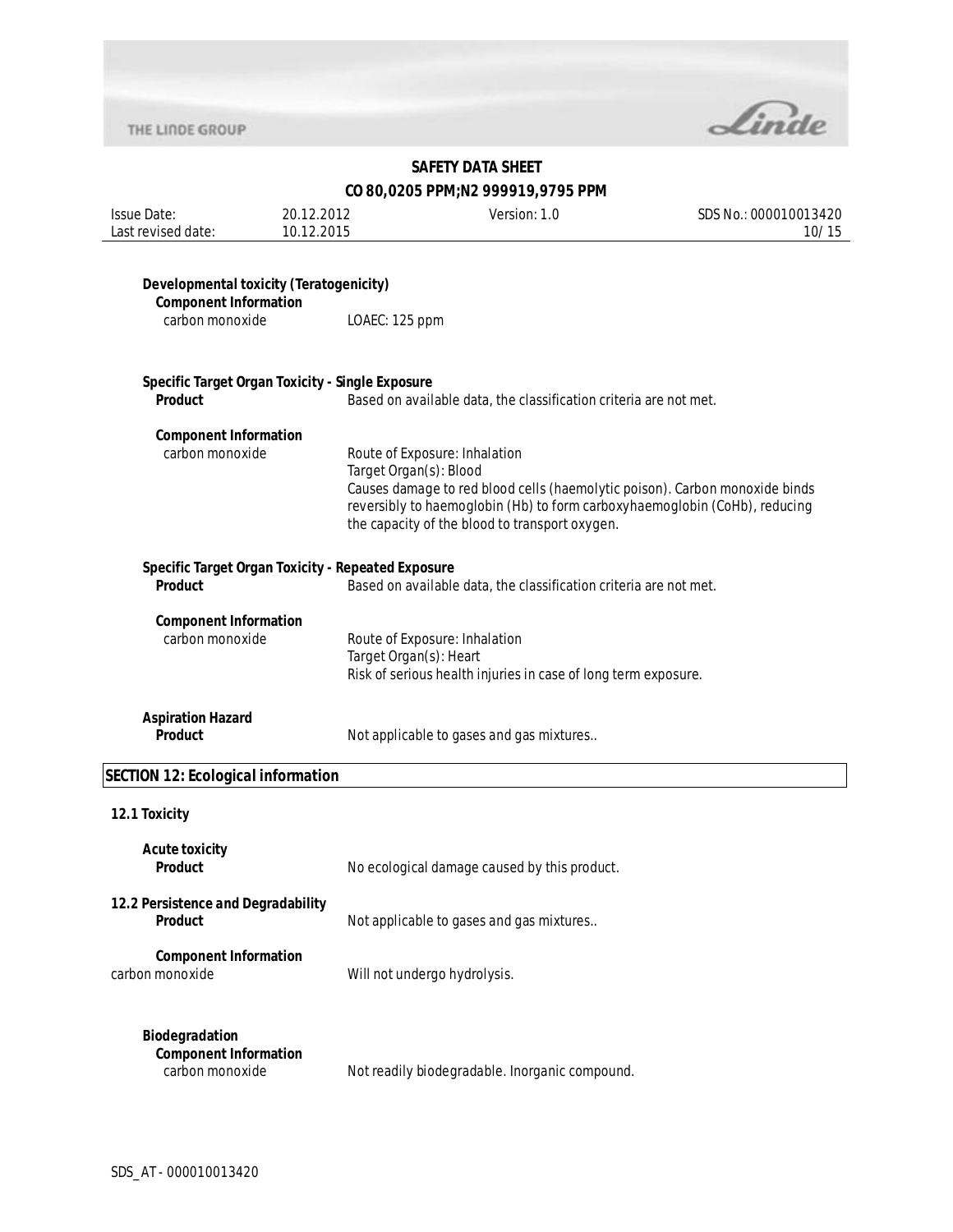

| <b>Issue Date:</b>                                           | 20.12.2012 | Version: 1.0                                                                                                                                                           | SDS No.: 000010013420 |
|--------------------------------------------------------------|------------|------------------------------------------------------------------------------------------------------------------------------------------------------------------------|-----------------------|
| Last revised date:                                           | 10.12.2015 |                                                                                                                                                                        | 11/15                 |
| 12.3 Bioaccumulative Potential<br>Product                    |            | The product is expected to biodegrade and is not expected to persist for long<br>periods in an aquatic environment.                                                    |                       |
| <b>Component Information</b><br>carbon monoxide              |            | Because of the low log Kow, accumulation in organisms is not expected.                                                                                                 |                       |
| 12.4 Mobility in Soil<br>Product                             |            | Because of its high volatility, the product is unlikely to cause ground or water<br>pollution.                                                                         |                       |
| <b>Component Information</b><br>carbon monoxide              |            | Because of its high volatility, the product is unlikely to cause ground or water<br>pollution.                                                                         |                       |
| 12.5 Results of PBT and vPvB<br>assessment<br><b>Product</b> |            | Not classified as PBT or vPvB.                                                                                                                                         |                       |
| 12.6 Other Adverse Effects:                                  |            |                                                                                                                                                                        |                       |
| <b>Global Warming Potential</b>                              |            | Global warming potential: 0<br>Contains greenhouse gas(es) not covered by 842/2006/EC. When discharged in<br>large quantities may contribute to the greenhouse effect. |                       |
| <b>Component Information</b><br>carbon monoxide              |            | Global warming potential: 1,9                                                                                                                                          |                       |

#### **SECTION 13: Disposal considerations**

#### **13.1 Waste treatment methods**

| General information:                      | Do not discharge into any place where its accumulation could be dangerous. Vent<br>to atmosphere in a well ventilated place.                                                                                                                                                               |  |
|-------------------------------------------|--------------------------------------------------------------------------------------------------------------------------------------------------------------------------------------------------------------------------------------------------------------------------------------------|--|
| <b>Disposal methods:</b>                  | Refer to the EIGA code of practice (Doc. 30 "Disposal of Gases", downloadable at<br>http://www.eiga.org) for more guidance on suitable disposal methods. Dispose<br>of container via supplier only. Discharge, treatment, or disposal may be subject to<br>national, state, or local laws. |  |
| <b>European Waste Codes</b><br>Container: | Gases in pressure containers other than those mentioned in 1605<br>16 05 05:<br>04.                                                                                                                                                                                                        |  |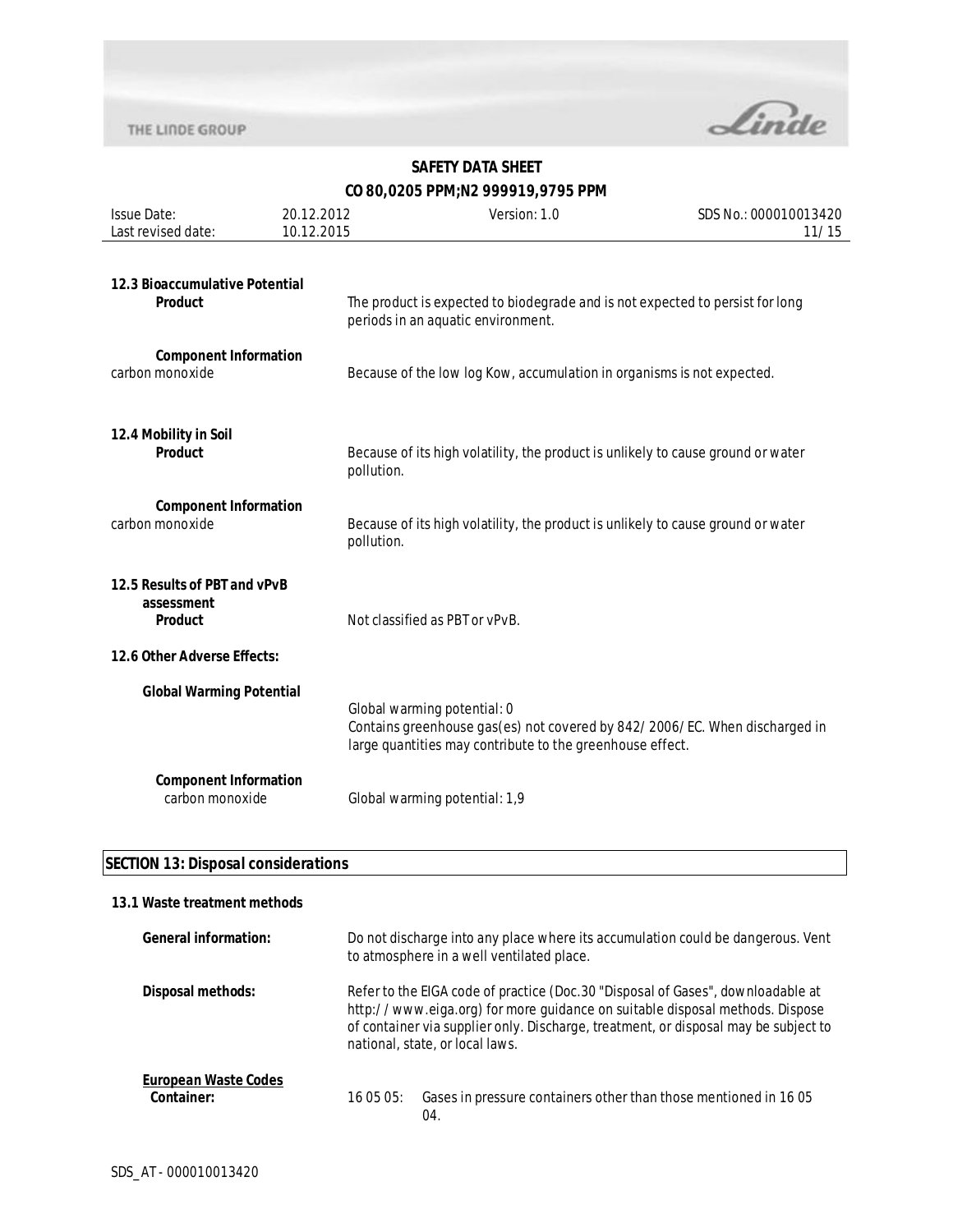

# **SAFETY DATA SHEET**

**CO 80,0205 PPM;N2 999919,9795 PPM**

Issue Date: Last revised date: 20.12.2012 10.12.2015 Version: 1.0 SDS No.: 000010013420 12/15

#### **SECTION 14: Transport information**

| <b>ADR</b>                                                                                                                                                             |                                                                                    |
|------------------------------------------------------------------------------------------------------------------------------------------------------------------------|------------------------------------------------------------------------------------|
| 14.1 UN Number:<br>14.2 UN Proper Shipping Name:<br>14.3 Transport Hazard Class(es)<br>Class:<br>$Label(s)$ :<br>Hazard No. (ADR):<br>Tunnel restriction code:         | UN 1956<br>COMPRESSED GAS, N.O.S. (Nitrogen)<br>$\overline{2}$<br>2.2<br>20<br>(E) |
| 14.4 Packing Group:<br>14.5 Environmental hazards:<br>14.6 Special precautions for user:                                                                               | not applicable                                                                     |
| <b>RID</b>                                                                                                                                                             |                                                                                    |
| 14.1 UN Number:<br>14.2 UN Proper Shipping Name<br>14.3 Transport Hazard Class(es)<br>Class:<br>$Label(s)$ :                                                           | <b>UN 1956</b><br>COMPRESSED GAS, N.O.S. (Nitrogen)<br>$\overline{2}$<br>2.2       |
| 14.4 Packing Group:<br>14.5 Environmental hazards:                                                                                                                     | not applicable                                                                     |
| 14.6 Special precautions for user:                                                                                                                                     |                                                                                    |
| <b>IMDG</b>                                                                                                                                                            |                                                                                    |
| 14.1 UN Number:<br>14.2 UN Proper Shipping Name:<br>14.3 Transport Hazard Class(es)<br>Class:<br>$Label(s)$ :<br>EmS No.:                                              | <b>UN 1956</b><br>COMPRESSED GAS, N.O.S. (Nitrogen)<br>2.2<br>2.2<br>$F-C, S-V$    |
| 14.3 Packing Group:                                                                                                                                                    |                                                                                    |
| 14.5 Environmental hazards:<br>14.6 Special precautions for user:                                                                                                      | not applicable                                                                     |
|                                                                                                                                                                        |                                                                                    |
| <b>IATA</b><br>14.1 UN Number:<br>14.2 Proper Shipping Name:<br>14.3 Transport Hazard Class(es):<br>Class:<br>$Label(s)$ :                                             | UN 1956<br>Compressed gas, n.o.s. (Nitrogen)<br>2.2<br>2.2                         |
| 14.4 Packing Group:<br>14.5 Environmental hazards:<br>14.6 Special precautions for user:<br>Other information<br>Passenger and cargo aircraft:<br>Cargo aircraft only: | not applicable<br>Allowed.<br>Allowed.                                             |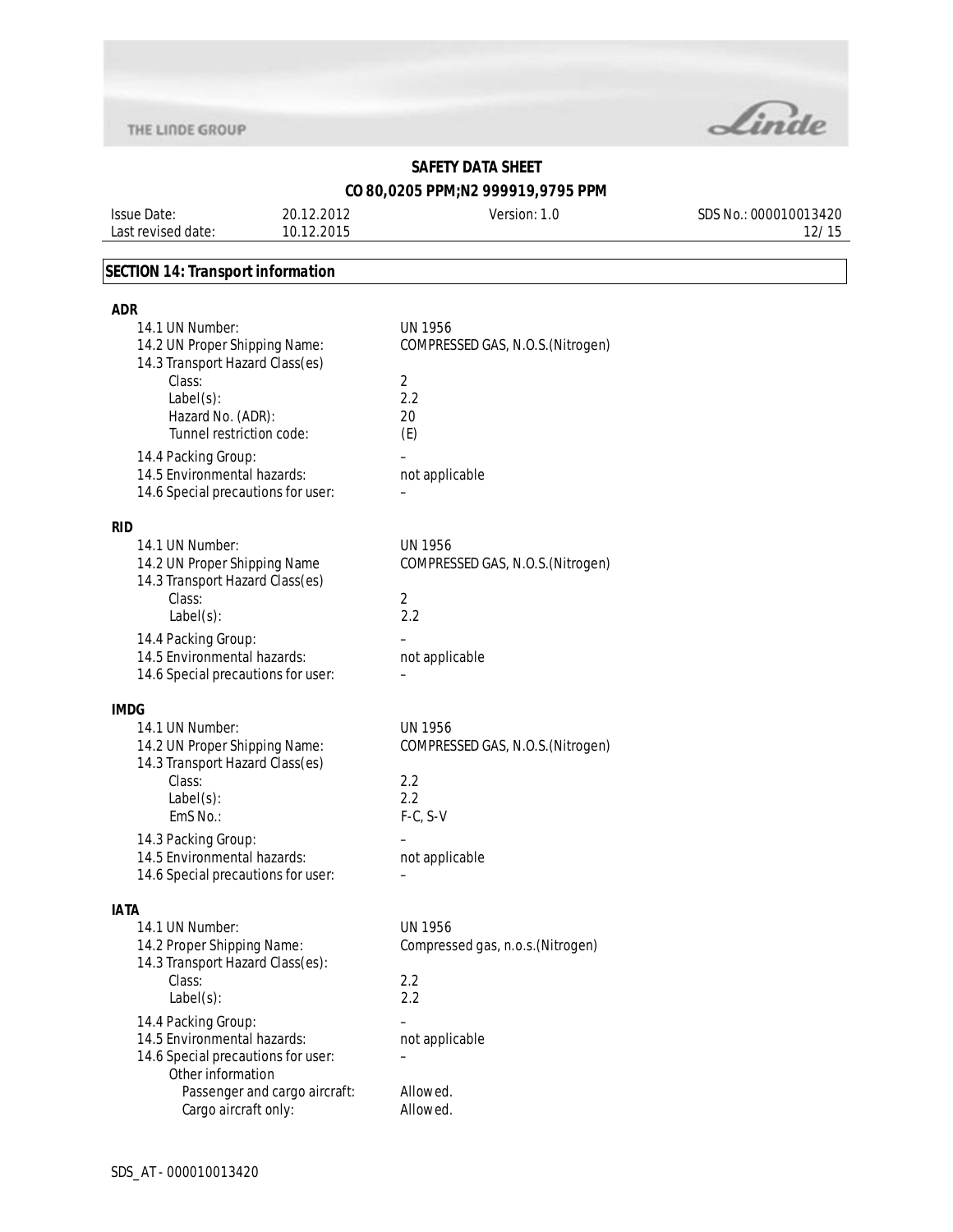

| Issue Date:        | 20.12.2012 | Version: 1.0 | SDS No.: 000010013420 |
|--------------------|------------|--------------|-----------------------|
| Last revised date: | 10.12.2015 |              | 13/15                 |
|                    |            |              |                       |

#### **14.7 Transport in bulk according to Annex II of MARPOL73/78 and the IBC Code**: not applicable

| <b>Additional identification:</b> | Avoid transport on vehicles where the load space is not separated from<br>the driver's compartment. Ensure vehicle driver is aware of the potential<br>hazards of the load and knows what to do in the event of an accident or<br>an emergency. Before transporting product containers ensure that they<br>are firmly secured. Ensure that the container valve is closed and not<br>leaking. Container valve guards or caps should be in place. Ensure<br>adequate air ventilation. |
|-----------------------------------|-------------------------------------------------------------------------------------------------------------------------------------------------------------------------------------------------------------------------------------------------------------------------------------------------------------------------------------------------------------------------------------------------------------------------------------------------------------------------------------|
|                                   |                                                                                                                                                                                                                                                                                                                                                                                                                                                                                     |

#### **SECTION 15: Regulatory information**

**15.1 Safety, health and environmental regulations/legislation specific for the substance or mixture:**

#### **EU Regulations**

**Regulation (EC) No. 1907/2006 Annex XVII Substances subject to restriction on marketing and use:** 

| <b>Chemical name</b> | CAS-No.  | Concentration |
|----------------------|----------|---------------|
| carbon monoxide      | 630-08-0 | $-$ <0.1%     |
|                      |          |               |

**Directive 92/85/EEC: on the safety and health of pregnant workers and workers who have recently given birth or are breast feeding.:** 

| <b>Chemical name</b> | CAS-No.  | Concentration |
|----------------------|----------|---------------|
| carbon monoxide      | 630-08-0 | $0 - 0.1\%$   |

**Directive 96/61/EC: concerning integrated pollution prevention and control (IPPC): Article 15, European Pollution Emission Registry (EPER):** 

| <b>Chemical name</b> | CAS-No.  | Concentration |
|----------------------|----------|---------------|
| carbon monoxide      | 630-08-0 | $0 - 0.1\%$   |
|                      |          |               |

**Directive 96/82/EC (Seveso II): on the control of major accident hazards involving dangerous substances:** 

| Chemical name   | CAS-No.  | Concentration |
|-----------------|----------|---------------|
| carbon monoxide | 630-08-0 | $0 - 0.1\%$   |

#### **Directive 98/24/EC on the protection of workers from the risks related to chemical agents at work:**

| <b>Chemical name</b> | CAS-No.  | Concentration |
|----------------------|----------|---------------|
| carbon monoxide      | 630-08-0 | $0 - 0.1\%$   |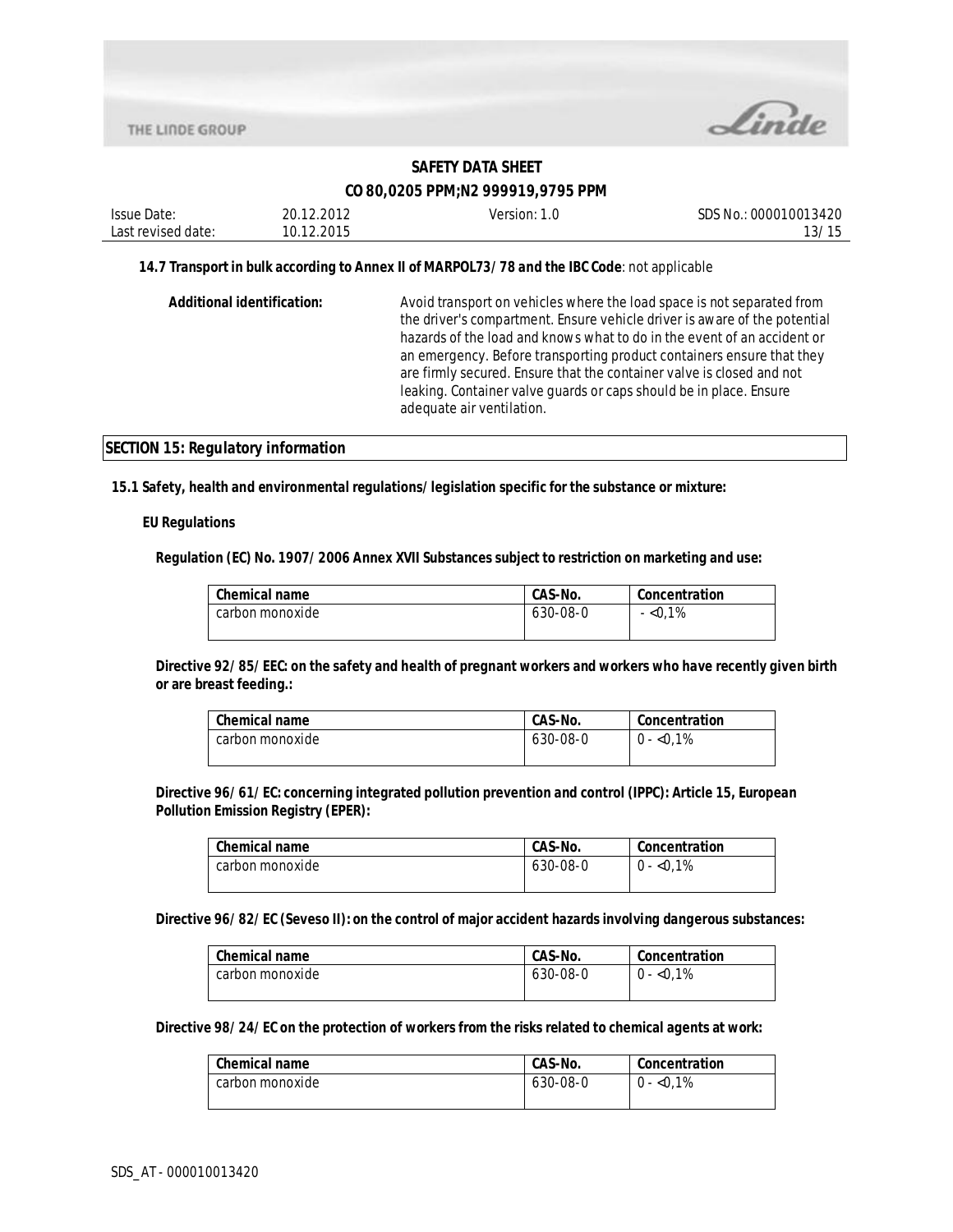

| <b>Issue Date:</b><br>Last revised date:           | 20.12.2012<br>10.12.2015 | Version: 1.0                                                                                                                                                                                                                                                                                                                                                                                                                                                                                                                                                                                                                                                                                                                                                                                                                                                                                                                                                                                                                                                                                                                                                                                                                                                                                                                                                                                                                                                                                                                            | SDS No.: 000010013420<br>14/15 |  |
|----------------------------------------------------|--------------------------|-----------------------------------------------------------------------------------------------------------------------------------------------------------------------------------------------------------------------------------------------------------------------------------------------------------------------------------------------------------------------------------------------------------------------------------------------------------------------------------------------------------------------------------------------------------------------------------------------------------------------------------------------------------------------------------------------------------------------------------------------------------------------------------------------------------------------------------------------------------------------------------------------------------------------------------------------------------------------------------------------------------------------------------------------------------------------------------------------------------------------------------------------------------------------------------------------------------------------------------------------------------------------------------------------------------------------------------------------------------------------------------------------------------------------------------------------------------------------------------------------------------------------------------------|--------------------------------|--|
| <b>National Regulations</b>                        |                          |                                                                                                                                                                                                                                                                                                                                                                                                                                                                                                                                                                                                                                                                                                                                                                                                                                                                                                                                                                                                                                                                                                                                                                                                                                                                                                                                                                                                                                                                                                                                         |                                |  |
|                                                    |                          | Council Directive 89/391/EEC on the introduction of measures to encourage<br>improvements in the safety and health of workers at work Directive 89/686/EEC on<br>personal protective equipment Only products that comply with the food regulations<br>(EC) No. 1333/2008 and (EU) No. 231/2012 and are labelled as such may be used as<br>food additives.<br>This Safety Data Sheet has been produced to comply with Regulation (EU) 453/2010.                                                                                                                                                                                                                                                                                                                                                                                                                                                                                                                                                                                                                                                                                                                                                                                                                                                                                                                                                                                                                                                                                          |                                |  |
| 15.2 Chemical safety assessment:                   |                          | No Chemical Safety Assessment has been carried out.                                                                                                                                                                                                                                                                                                                                                                                                                                                                                                                                                                                                                                                                                                                                                                                                                                                                                                                                                                                                                                                                                                                                                                                                                                                                                                                                                                                                                                                                                     |                                |  |
| <b>SECTION 16: Other information</b>               |                          |                                                                                                                                                                                                                                                                                                                                                                                                                                                                                                                                                                                                                                                                                                                                                                                                                                                                                                                                                                                                                                                                                                                                                                                                                                                                                                                                                                                                                                                                                                                                         |                                |  |
| <b>Revision Information:</b>                       |                          | Not relevant.                                                                                                                                                                                                                                                                                                                                                                                                                                                                                                                                                                                                                                                                                                                                                                                                                                                                                                                                                                                                                                                                                                                                                                                                                                                                                                                                                                                                                                                                                                                           |                                |  |
| Key literature references and<br>sources for data: |                          | Various sources of data have been used in the compilation of this SDS, they include<br>but are not exclusive to:<br>Agency for Toxic Substances and Diseases Registry (ATSDR)<br>(http://www.atsdr.cdc.gov/).<br>European Chemical Agency: Guidance on the Compilation of Safety Data Sheets.<br>European Chemical Agency: Information on Registered Substances<br>http://apps.echa.europa.eu/registered/registered-sub.aspx#search<br>European Industrial Gases Association (EIGA) Doc. 169 Classification and Labelling<br>guide.<br>International Programme on Chemical Safety (http://www.inchem.org/)<br>ISO 10156:2010 Gases and gas mixtures - Determination of fire potential and<br>oxidizing ability for the selection of cylinder valve outlets.<br>Matheson Gas Data Book, 7th Edition.<br>National Institute for Standards and Technology (NIST) Standard Reference Database<br>Number 69.<br>The ESIS (European chemical Substances 5 Information System) platform of the<br>former European Chemicals Bureau (ECB) ESIS (http://ecb.jrc.ec.europa.eu/esis/).<br>The European Chemical Industry Council (CEFIC) ERICards.<br>United States of America's National Library of Medicine's toxicology data network<br>TOXNET (http://toxnet.nlm.nih.gov/index.html)<br>Threshold Limit Values (TLV) from the American Conference of Governmental<br>Industrial Hygienists (ACGIH).<br>Substance specific information from suppliers.<br>Details given in this document are believed to be correct at the time of publication. |                                |  |